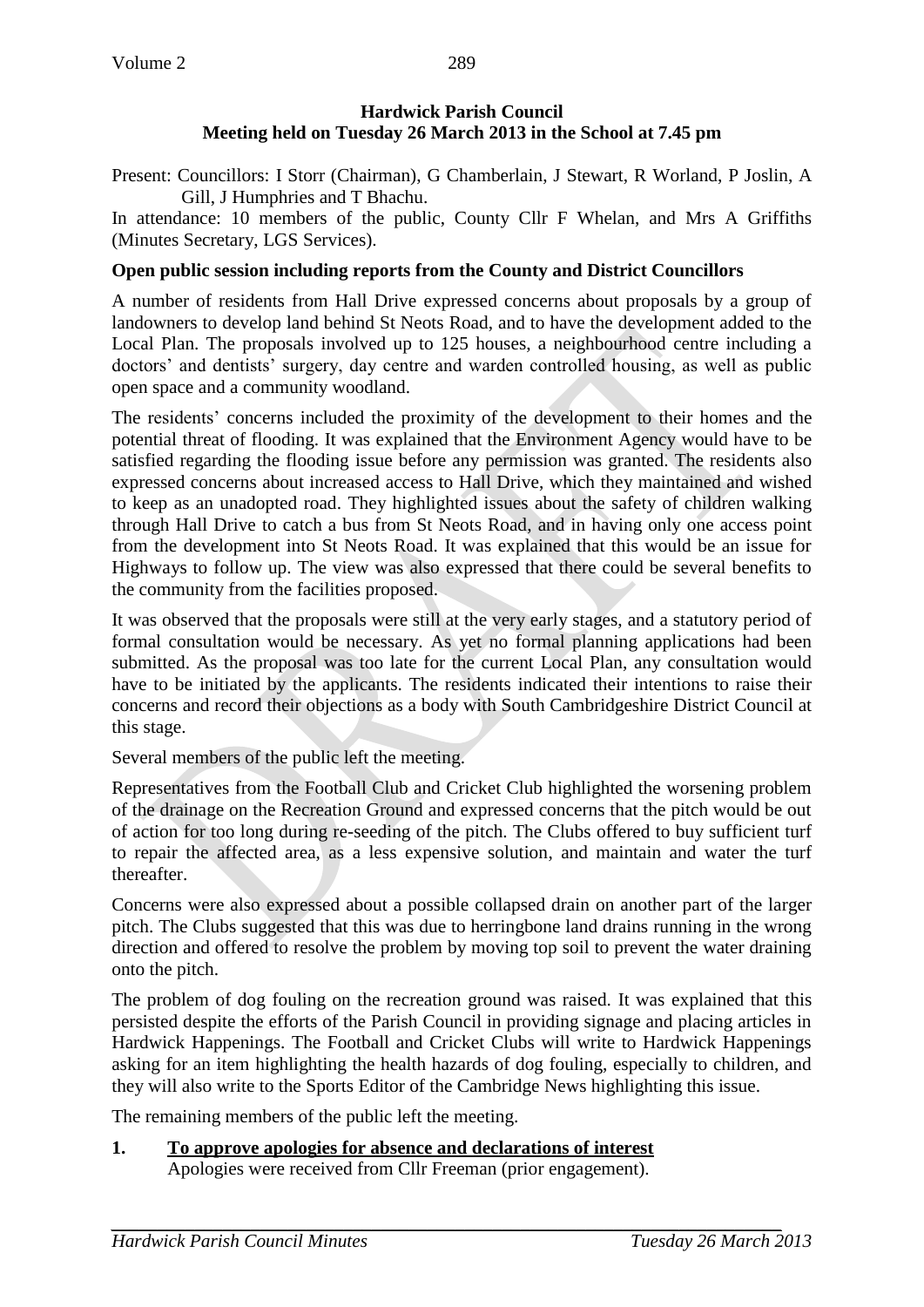290

- 1.1 To receive declarations of interests from councillors on items on the agenda Cllr Chamberlain declared an interest as his son was a member of the Football Club.
- 1.2 To receive written requests for dispensations for disclosable pecuniary interests (if any) None.
- 1.3 To grant any requests for dispensation as appropriate None.

#### **2. To approve the minutes of the previous meeting on 29 January and 26 February 2013**

The minutes of the meeting on 29 January were approved  $^{(Prop \, GC, 2nd \, RW)}$  and signed by the Chairman following an amendment to item 5, the amount of precept, to read £51,749. The minutes of 26 February were approved  $^{(Prop \text{ GC, 2nd RW})}$  and signed by the Chairman after the following amendments: under Item 8, second paragraph, to add Cllr Stewart's name and to amend "Hall Close" to "Hall Drive"; and under Item 6.2, paragraph 2, to read "repair one of the culverts".

Cllr Whelan reported on the proposals for 4 bungalows on the St Neots Road site and the Touring Caravan application. It was emphasised that there was a need to ensure the touring caravan site, if it proceeded, was properly licensed. Cllrs Storr and Stewart will seek a meeting with the Chief Executive to discuss the matter. Cllr Whelan reported that the secondary school in Cambourne would open in September 2013, and the fourth primary school would open in September 2015 and would be run by Hardwick School. She also explained her decision not to seek re-election as County Councillor in May for family reasons. The Parish Council expressed its heartfelt thanks to Cllr Whelan for her dedication and all the excellent work she had done for the village.

Cllr Whelan left the meeting.

### **3. Matters arising and carried forward from the last or previous meetings**

3.1 (3.1) To consider quotations for cleaning and repainting the tennis courts, and to consider references

The quotations and references received were considered and compared. It was agreed (Prop GC, 2nd JS) to accept Quotations 1-4 from HC Courts, for the total sum of £3400, subject to satisfactory references. It was delegated to the Chairman and the Clerk together to consider the references and approve them between meetings before accepting the quotation.

3.2 (3.9) Tree survey – to consider quotations

It was unanimously agreed to accept the quote of £1570 from Acacia Tree Surgery to carry out the survey of trees on Parish Council land in the village. (Prop GC, 2nd IS)

On a proposition by the Chairman, it was agreed to vary the order of business to take Item 6.1 at this point.

### 6.1 Trees including, Pippin Walk – Parish Council trees cut back by person or persons unknown and fallen tree at the Spinney.

Cllr Gill reported that he had looked at the trees reported to have been cut down and had spoken to a resident. He had suggested that the resident could cut back the branches to the boundary and if he could prove that the tree had caused any damage to the garden wall it could be cut back. No further action to be taken at present. A fallen tree at the Spinney had been moved.

3.3 (3.5) HSSC Lease renewal No further information had been received. Carried forward.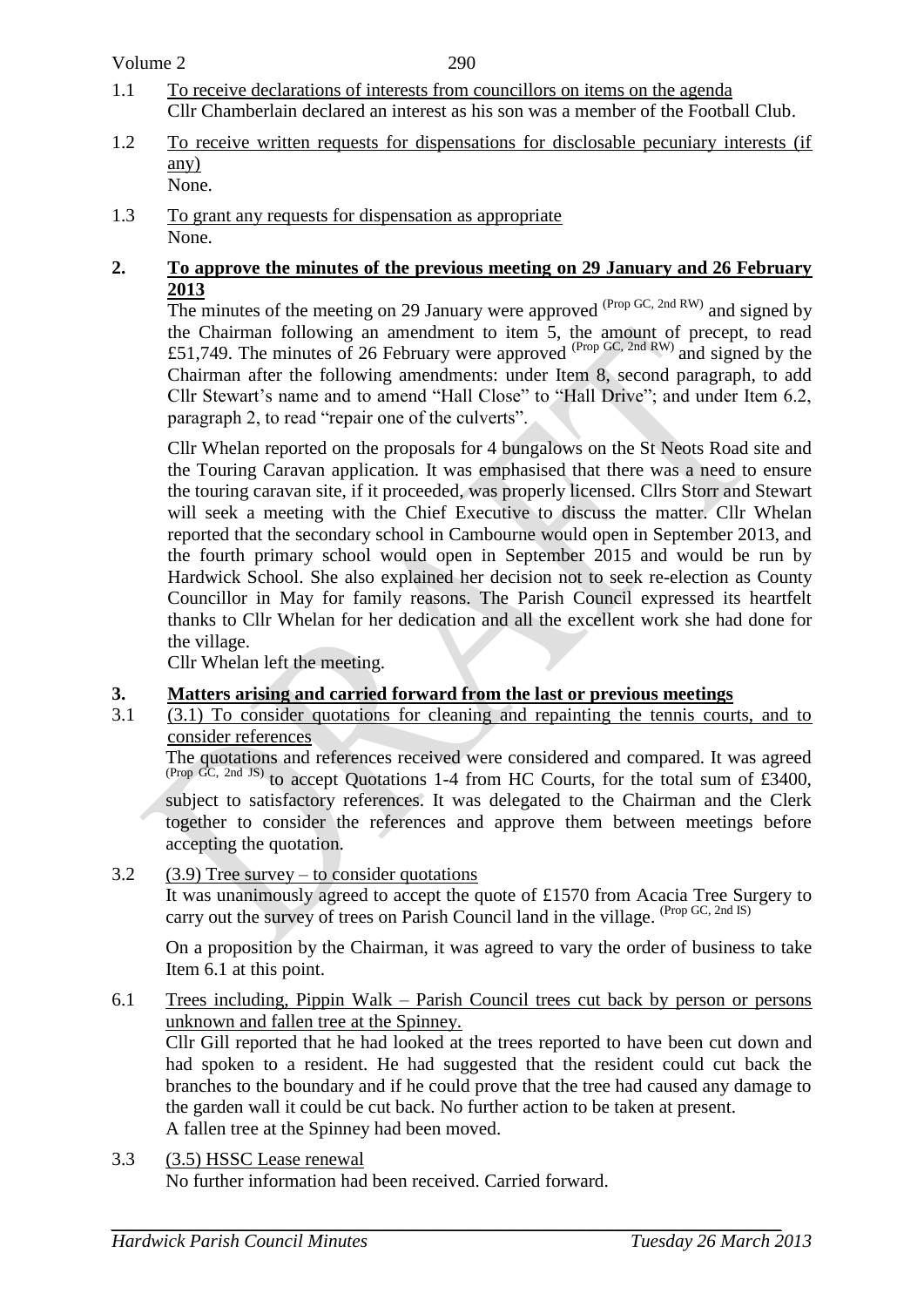#### Volume 2

- 3.4 (4.1) Comberton Parish Council re Transport and Highways The email from Comberton Parish Council was noted. It was agreed to ask Comberton Parish Council to keep the Council informed and let it know if it needed any support.
- 3.5 (4.3) CCC Community Transport Fund It was agreed to forward the information on to the organisers of the Doctors' Run in case they were interested.
- 3.6 (8) Minor Highways Improvement Scheme Correspondence from two residents was considered. It was agreed to ask CCC when they would be making a decision. This will be on the agenda for the next meeting.

### **4. Correspondence/communications received**

4.1 Andrew S Campbell Associates Ltd – Planning proposals, land south of St Neots Road

It was noted that the submission was too late to be included in the Local Plan and a consultation period had not taken place. It was now up to the applicants to take this forward.

- 4.2 St Mary's Church request for S137 donation The request for a donation to reimburse the costs of insurance of £1491.81 and 50% of the costs of grass cutting, amounting to £348.48 was considered. A total donation of £1840.29 was unanimously agreed.  $(\text{Prop AG}, \text{2nd RW})$
- 4.3 Hardwick Football Club dog fouling on the Recreation Ground Taken earlier.

### **5. Planning applications and decision notices**

- 5.1 Planning applications received since the last meeting
- 5.1.1 S/0255/13/VC Land next to Casa di Foseta Residential development, 4 chalet bungalows with double garages The blue form was not signed as Cllrs Storr and Stewart are to try to arrange a meeting with Jean Hunter CEO at SCDC to discuss the way forward.
- 5.1.2 S/0517/13/FL 114 Limes Road Renewal of planning permission The Parish Council had no objections.
- 5.1.3 S/2327/12/FL Blue Lion Public House, 74 Main Street External alterations/landscaping to beer garden which includes – demolition of existing timber decking at side, landscaping area, new paving and landscaping to front beer garden, retaining wall (part retrospective). The Parish Council unanimously agreed <sup>(Prop JS, 2nd PJ)</sup> to recommend approval.
- 5.1.4 Land off Lark Rise

Cllr Stewart reported that this application which had previously been approved and then withdrawn, was being re-submitted after amendment. It was agreed <sup>(Prop GC, 2nd IS)</sup> that Cllr Stewart should write to the planning officer in support of the application, stating that the new application had the approval of the Parish Council and the District Councillor, and to request that the application be referred to the Planning Committee if the Planning Officer was minded to refuse.

- 5.2 SCDC Decision Notices
- 5.2.1 S/0310/13/DC Land off Lark Rise discharge of conditions 3 (materials), 4 (landscaping), and 6 (recreational/community services infrastructure) for planning permission S/1101/12/FL. Noted.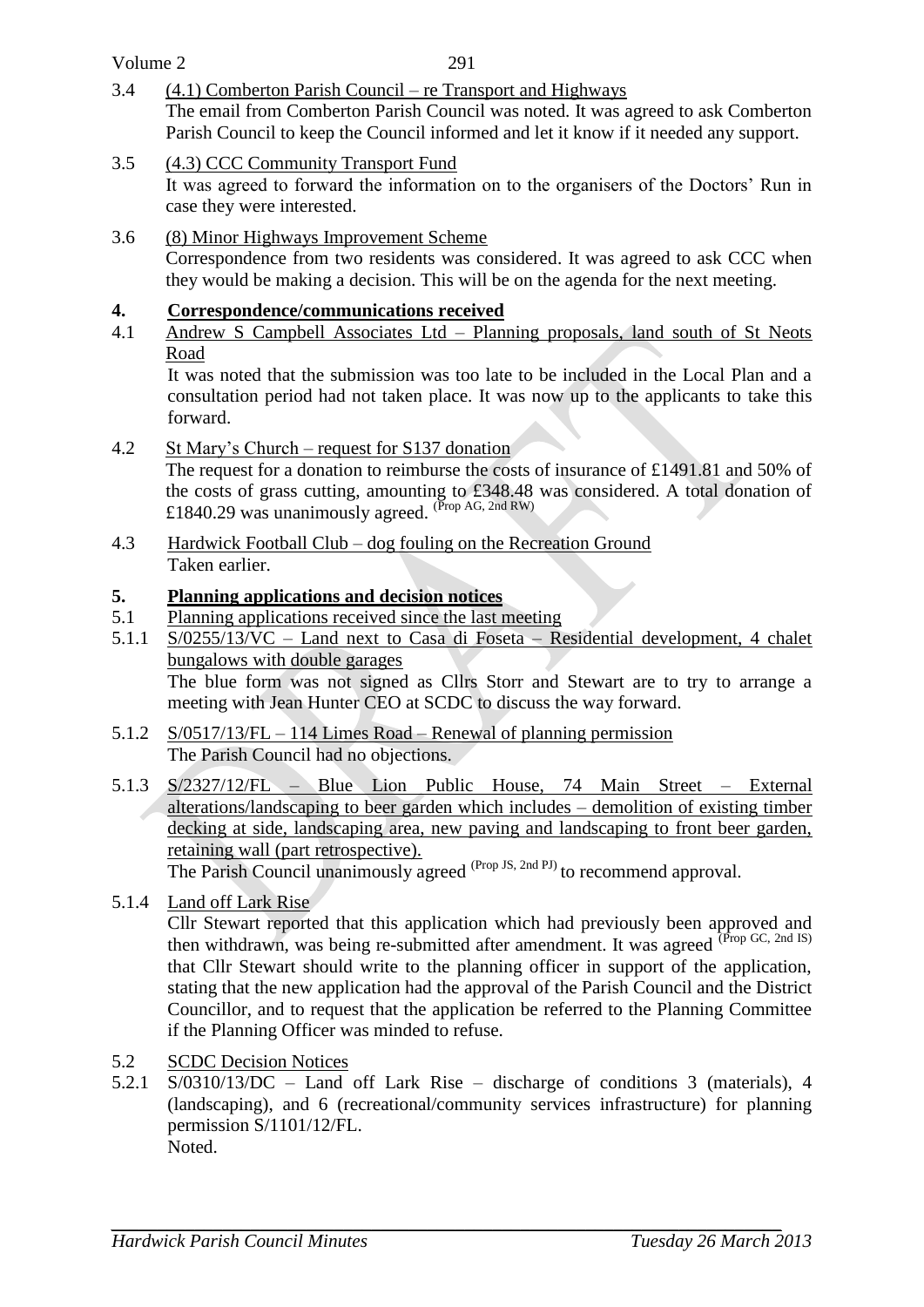Volume 2

- 5.2.2. S/1981/12/DC 3 Cambridge Road discharge of condition 3 (materials) of planning permission S/1020/12/FL. Noted.
- 5.3 Tree works applications None.
- **6. Members reports and items**
- 6.1 Trees including Pippin Walk- Parish Council trees cut back by person or persons unknown and fallen tree at the Spinney Taken earlier. It will also be checked whether a tree cut down at the cul-de-sac in Egremont Road is on Parish Council land.
- 6.2 Report on Parish Forum Meeting held on 7 March

Cllr Joslin spoke to her written report which covered changes to welfare benefits; renewable energy; the Community Infrastructure Levy, the precept, retrospective planning permission and the boundary review.

### **7. Finance, procedure and risk assessment**

7.1 To receive the financial report and approve the payment of bills

The financial report was received and considered and invoices and bank statements were checked before the cheques were signed at the end of the meeting. The payments as listed in the finance report were unanimously approved for payment  $(\text{Prop Pl}, 2nd \text{ GC})$ plus Local Councils Advisory Service (Subscription) £495.00, and C Lyon (Hardwick Happenings Editor honorarium) £100.00. It was noted that in 2009 the Parish Council had agreed an honorarium of £40 per issue for Hardwick Happenings, and payment of a cheque for £100 to the new editor Clare Lyon, representing the three issues published by her, less the cheque for  $\pounds 20$  already issued, was accordingly approved.

| $P$ we have $P$ and $P$ and $P$ and $P$ and $P$ and $P$ and $P$ and $P$ and $P$ and $P$ and $P$ and $P$ and $P$ and $P$ and $P$ and $P$ and $P$ and $P$ and $P$ and $P$ and $P$ and $P$ and $P$ and $P$ and $P$ and $P$ and |          |  |
|-----------------------------------------------------------------------------------------------------------------------------------------------------------------------------------------------------------------------------|----------|--|
| Grounds by Rounds (Grass cutting)                                                                                                                                                                                           | £303.01  |  |
| LGS Services (Admin support)                                                                                                                                                                                                | £1280.22 |  |
| LG Stoehr (Salary)                                                                                                                                                                                                          | £220.45  |  |
| J Dyer (Salary)                                                                                                                                                                                                             | £109.04  |  |
| <b>HMRC (PAYE/NIC)</b>                                                                                                                                                                                                      | £337.20  |  |
| Town & Country (tree works)                                                                                                                                                                                                 | £156.00  |  |
| Credite including educations income and bonk interest were noted                                                                                                                                                            |          |  |

Credits including advertising income and bank interest were noted.

7.2 Play areas and skate park inspection reports

Reports were received from Cllr Humphries. Cllrs Stewart, and Freeman. Cllr Bhachu undertook to send in his reports as soon as possible. Repairs are to be put in hand at the main fuse box at the all weather pitch, where the cover for the wire entering the ground has broken off. The caps missing from the bottom of the funbox which are missing are also to be repaired. The ground under the gate facing the pavilion at the Egremont Road play area has been eroded away and is full of water. It was agreed to obtain quotes to fill the hole and pave it over.

- 7.3 To consider any quotes for urgent work required because of risk None.
- 7.4 Assets valuations and data transparency Noted.
- 7.5 Offer of community project work by Mears PLC

An offer to carry community projects free of charge had been made by Mears PLC, who carry out repairs for SCDC. It was agreed to ask whether they would be willing to paint the play equipment at Egremont Road play area free of charge, and provide fence preservative.